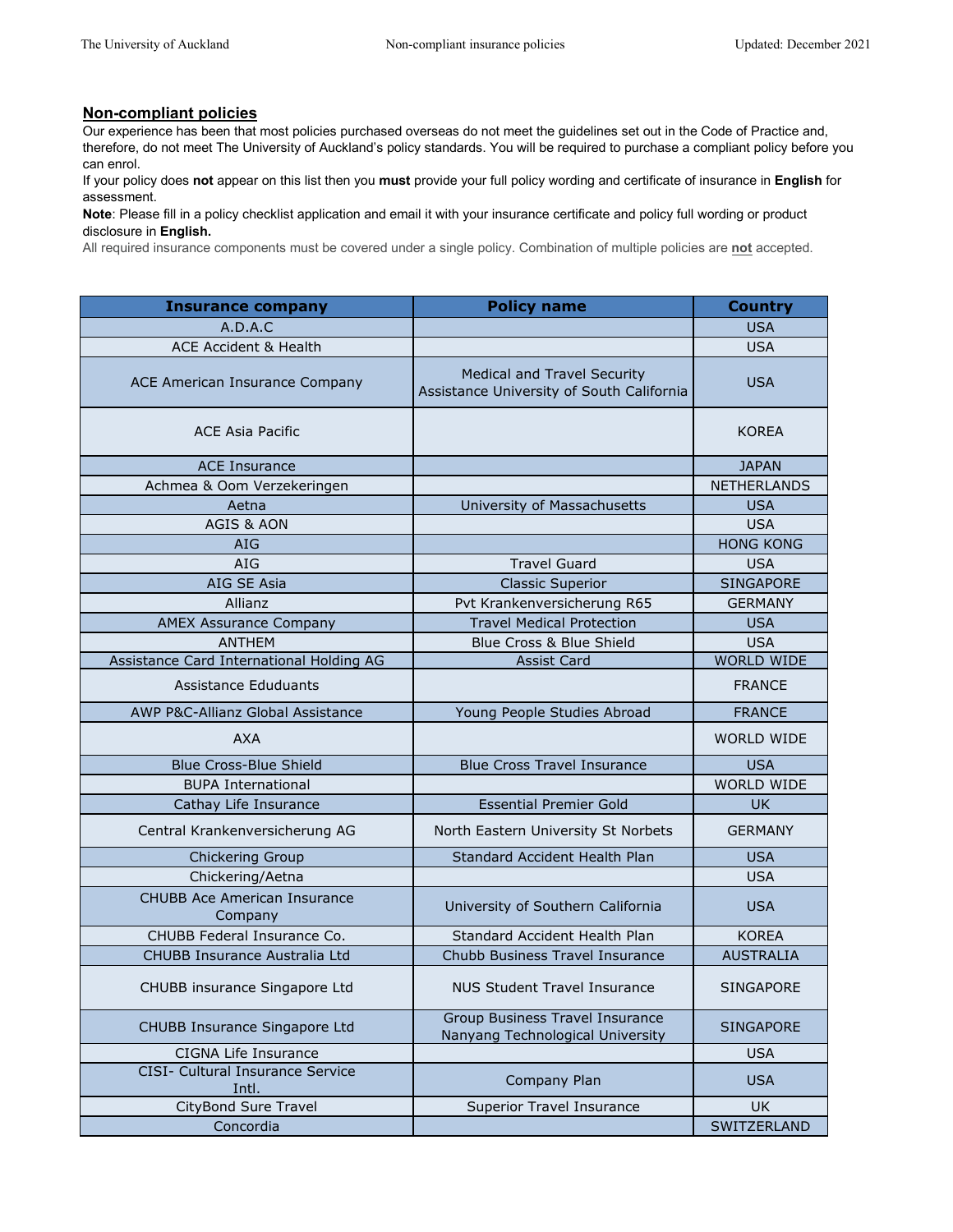| <b>Insurance company</b>                              | <b>Policy name</b>                                              | <b>Country</b>     |
|-------------------------------------------------------|-----------------------------------------------------------------|--------------------|
| Concordia                                             | <b>Classic Superior</b>                                         | <b>USA</b>         |
| Crystal                                               | <b>Classic Superior</b>                                         | <b>FRANCE</b>      |
| <b>CSS Insurance</b>                                  | <b>Travel Insurance</b>                                         | SWITZERLAND        |
| CZ Zorg-Opmoatpolis Insurance                         |                                                                 | <b>NETHERLANDS</b> |
| Debeka Krankenversicherungsverein                     |                                                                 | <b>GERMANY</b>     |
| Desjardins Financial Security                         | <b>Travel &amp; Medical</b>                                     | CANADA/USA         |
| Deutscher Herold Allgereine Globae                    |                                                                 | <b>GERMANY</b>     |
| <b>DKV AG</b>                                         | AS12 AVS                                                        | <b>GERMANY</b>     |
| Donau Vienna Insurance Group                          | Master Card Travel Protection                                   | <b>GERMANY</b>     |
| Endsleigh                                             |                                                                 | <b>UK</b>          |
| European Union                                        | Joint Sickness Insurance Scheme                                 | <b>EUROPE</b>      |
| Europeeshche Verzekeringen                            |                                                                 | <b>WORLDWIDE</b>   |
| <b>Exellus Blue Cross Shield</b>                      | Study Abroad Insurance College Blue<br><b>Student Essential</b> | <b>USA</b>         |
| FlightLine                                            |                                                                 | <b>UK</b>          |
| <b>Golden Rule Travelers</b>                          |                                                                 | <b>CHINA</b>       |
| <b>GOUDSE</b>                                         | Goudse Verzekering                                              | <b>FRANCE</b>      |
| Goudse Schadeverzekeringen N.V                        | ISIS-International Student Insurance<br>Services                | <b>NETHERLANDS</b> |
| <b>Great Eastern Life</b>                             | <b>Travel Plan</b>                                              | <b>CHINA</b>       |
| Great Lakes Reinsurance                               |                                                                 | UK.                |
| Green Shield                                          |                                                                 | <b>USA</b>         |
| Group Travel Insurance (UG & PG)                      | Zurich- University of Hong Kong                                 | <b>HONG KONG</b>   |
| Hamana                                                |                                                                 | <b>USA</b>         |
| Hansemerkur                                           | <b>STA Travel</b>                                               | <b>GERMANY</b>     |
| HANWHA GENERAL INSURANCE CO., LTD)                    | Overseas Travelers Insurance                                    | WORLDWIDE          |
| Health Care Insurance Of University Medical<br>Centre | <b>UMC Zorgversekering</b>                                      | <b>NETHERLANDS</b> |
| Helsana Versicherungen AG                             |                                                                 | SWITZERLAND        |
| Hon Tai Life Insurance Company                        |                                                                 | <b>TAIWAN</b>      |
| Hostelling International                              | Employee Medical                                                | <b>USA</b>         |
| HS Backpacker & Longstay Plus                         | Holiday Safe Travel Insuance                                    | UK.                |
| <b>HTH Worldwide</b>                                  | Elite x 250 and lower                                           | <b>USA</b>         |
| <b>IAK</b>                                            | Supplementary Health Care Package                               | <b>NETHERLANDS</b> |
| <b>ICICI Lombard</b>                                  |                                                                 | <b>INDIA</b>       |
| <b>IMG</b>                                            | Patriot International                                           | <b>USA</b>         |
| International Insurance Company of Hanover            | Oncall International Student Abroad<br>Insurance Plan           | <b>USA</b>         |
| InterPolis - ACHMEA                                   | <b>Travel Insurance</b>                                         | <b>NETHERLANDS</b> |
| <b>ISIC</b>                                           | <b>Medical Cover</b>                                            | <b>USA</b>         |
| <b>ISIS</b>                                           | <b>Travel Insurance</b>                                         | <b>EUROPE</b>      |
| JI Accident & Fire Insurance Co.                      | Overseas Travel Accident Insurance                              | <b>JAPAN</b>       |
| Kaiser                                                | <b>Medical Plan</b>                                             | <b>USA</b>         |
| Korea Life Insurance Company                          |                                                                 | <b>KOREA</b>       |
| LA Capitale                                           | <b>Insurance &amp; Financial Services</b>                       | CANADA/QUEBEC      |
| Landrosakring Swedeb                                  | Utlandsstudie                                                   | <b>SWEDEN</b>      |
| Lewer Agency                                          | <b>Travel Plan</b>                                              | <b>USA</b>         |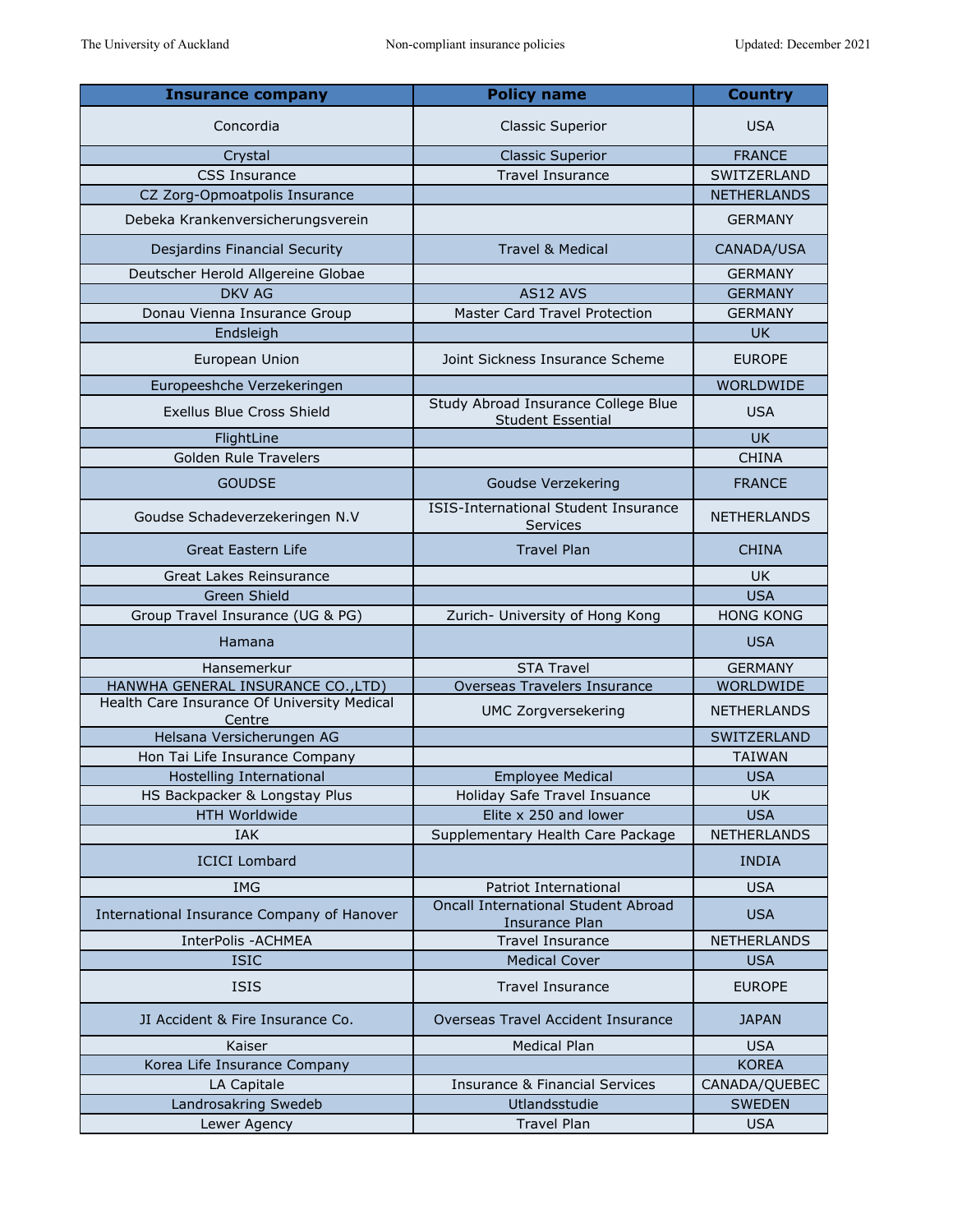| <b>Insurance company</b>                                                    | <b>Policy name</b>                                                | <b>Country</b>     |
|-----------------------------------------------------------------------------|-------------------------------------------------------------------|--------------------|
| LG Insurance                                                                |                                                                   | <b>KOREA</b>       |
| <b>Mail Handlers</b>                                                        | Benegt Plan-First Health                                          | <b>USA</b>         |
| Mannheimer                                                                  |                                                                   | <b>GERMANY</b>     |
| Manulife                                                                    | Manulife Group Benefits                                           | <b>CANADA</b>      |
| Manulife Financial Group                                                    | <b>Individual Insurance</b>                                       | <b>BERMUDA</b>     |
| Markel Insurance Company                                                    | The Harbour Group                                                 |                    |
| Mass Mutual Mercury's Life Insurance Company<br>Ltd                         | Life & Travel                                                     | <b>TAIWAN</b>      |
| <b>MEGA</b>                                                                 | Western Michigan University                                       | <b>USA</b>         |
| Mitsui Samitomo Insurance Co.                                               |                                                                   | <b>JAPAN</b>       |
| <b>Mondial Assistance</b>                                                   |                                                                   | <b>FRANCE</b>      |
| Multinational                                                               | Atlas                                                             | <b>USA</b>         |
| Nan Shan Life Insurance Co. Ltd                                             |                                                                   | <b>TAIWAN</b>      |
| Nasshin Fire Marine Ins Co.                                                 |                                                                   | <b>JAPAN</b>       |
| <b>New England Carpenters</b>                                               | <b>Health Benefits</b>                                            | <b>USA</b>         |
| <b>NTUC</b>                                                                 |                                                                   | <b>SINGAPORE</b>   |
| <b>NUS Student Travel Insurance</b>                                         | Chubb Insurance Singapore Ltd                                     | <b>SINGAPORE</b>   |
| <b>OMAN Insurance Company</b>                                               | <b>BUPA Global</b>                                                | <b>UAE/USA</b>     |
| <b>ONCALL International</b>                                                 | Student Abroad Insurance Plan-<br>University of Washington        | <b>USA</b>         |
| <b>ON-Call International</b>                                                | ID Card and Program University of Tulsa                           | <b>USA</b>         |
| Onvs Zorgverzekeraar                                                        | ONVZ Vrije Keuze Zorgplan                                         | <b>NETHERLANDS</b> |
| <b>Orbit Protect</b>                                                        | Orbit Protect International Student Lite<br><b>Insurance Plan</b> | <b>NEW ZEALAND</b> |
| Pacific Century Insurance                                                   |                                                                   | <b>TAIWAN</b>      |
| Pan American Assistance                                                     | Student Plus Passport                                             | <b>COLUMBIA</b>    |
| Pawtucket Mutual Insurance Co.                                              | <b>Medical Plan</b>                                               | <b>USA</b>         |
| Ping An Life Insurance Company                                              |                                                                   | <b>CHINA</b>       |
| Prudential Assurance Malaysia Prudential<br>Assurance General Insurance Ltd | PruChoice Travel Overseas Study<br>Insurance                      | MALAYSIA           |
| R + V Versicherung                                                          |                                                                   | <b>GERMANY</b>     |
| <b>RBC Insurance</b>                                                        | <b>Classical Medical</b>                                          | CANADA/USA         |
| Royal and Sun Alliance-RSA                                                  | Group Personal Accident & Annual<br><b>Business Travel</b>        | <b>USA</b>         |
| Royal and Sun Alliance-RSA                                                  | <b>Medical Plan</b>                                               | CANADA/USA         |
| Samsung Fire & Marine Ins Co.                                               |                                                                   | <b>KOREA</b>       |
| Sem Assure                                                                  | Student International Insurance<br>Absolute Health                | <b>EUROPE</b>      |
| Southern Cross and Travel Insurance                                         | □ Student Essentials<br><b>Well Being</b><br>$\Box$               | <b>NEW ZEALAND</b> |
| <b>SSQ Financial Group</b>                                                  | Travel Assistance Coverage/Group<br>Insurance                     | Canada             |
| <b>STA Travel</b>                                                           | <b>Premium</b><br><b>STA Travel Insurance</b>                     | <b>UK</b>          |
| State Farm                                                                  | <b>Medical Plan</b>                                               | <b>USA</b>         |
| State University of New York                                                | <b>Medical Plan</b>                                               | <b>USA</b>         |
| Students- WHV- Au Pair-Third Party Liability                                | Tokio Marine Kiln Insurance Ltd                                   | <b>UK</b>          |
| Sun Life Assurance Company                                                  | Groups Benefits-University of Guelph                              | CANADA/USA         |
| Sun Life Insurance                                                          |                                                                   | <b>USA</b>         |
| Taikang                                                                     | Life Insurance                                                    | <b>CHINA</b>       |
| <b>TATA AIG Insurance</b>                                                   | Travel Care Overseas Travel                                       | <b>INDIA</b>       |